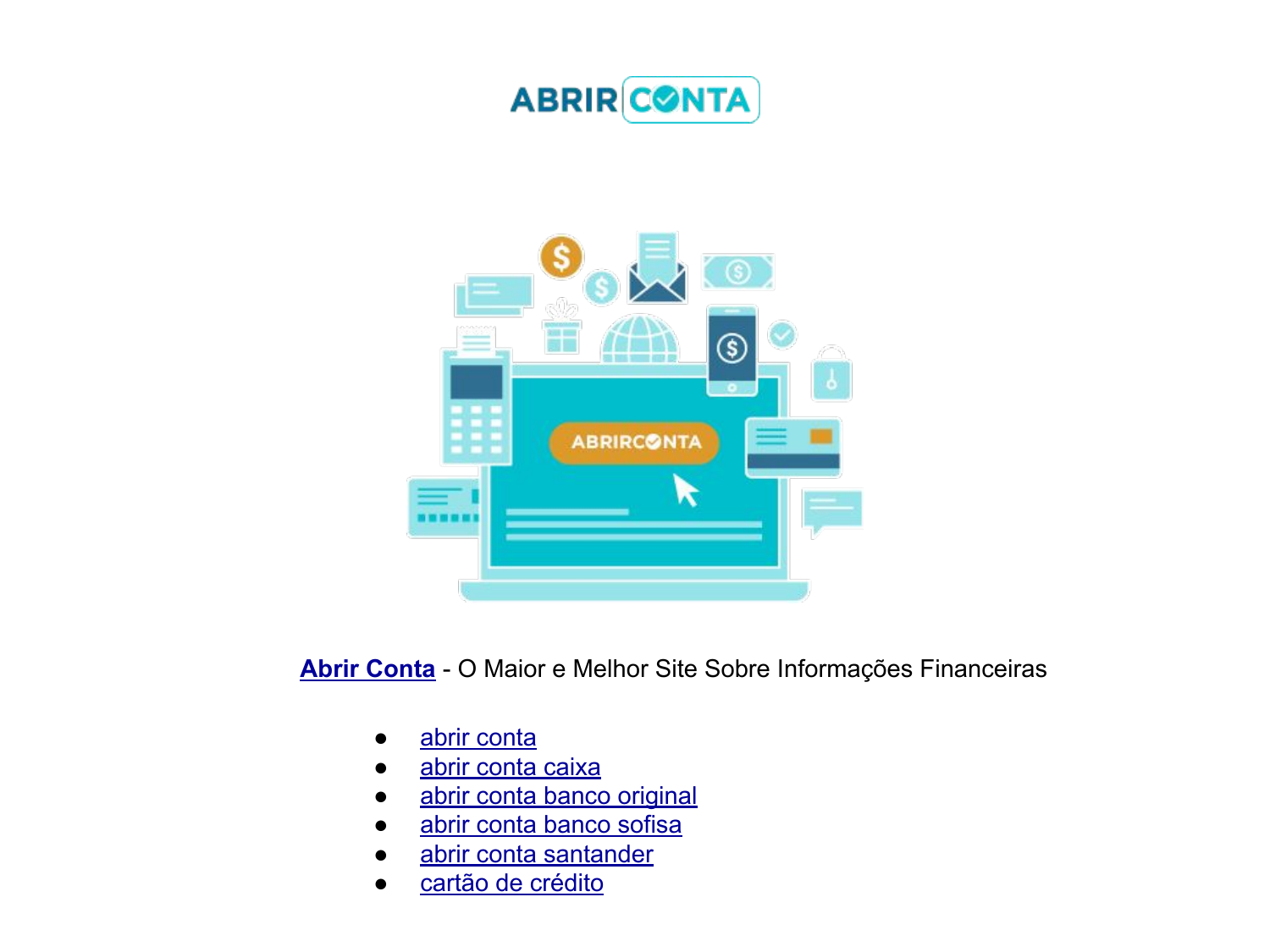# **Sites**

#### Abrir Conta - <https://abrirconta.org/>

#### Links

- Abrir Conta Facebook <https://www.facebook.com/Abrir-Conta-154522401640286/>
- Abrir Conta Instagram <https://www.instagram.com/abrirconta/>
- Abrir Conta Flickr Photos <https://www.flickr.com/photos/abrirconta/>
- Abrir Conta Flickr Peoples -<https://www.flickr.com/people/abrirconta/>
- Abrir Conta Twitter -<https://twitter.com/AbrirContaOrg>
- Abrir Conta Pinterest <https://br.pinterest.com/abrircontaorg/>
- Abrir Conta Linkedin <https://www.linkedin.com/in/abrirconta/>
- Abrir Conta mySpace -<https://myspace.com/abrirconta>
- Abrir Conta Alexandre Portela socie <https://app.socie.com.br/AlexandrePortela>
- Abrir Conta socie <https://app.socie.com.br/AbrirConta>
- Abrir Conta diigo -<https://www.diigo.com/user/abrirconta>
- Abrir Conta Instapaper <https://www.instapaper.com/p/abrirconta>
- Abrir Conta Pocket -<https://getpocket.com/@abrir-conta>
- Abrir Conta reddit -<https://www.reddit.com/user/AlexandrePortelaAC>

#### Other profiles

- Abrir Conta Gravatar <https://pt.gravatar.com/abrircontaorg>
- Abrir Conta Google Meu Negócio <https://abrir-conta.negocio.site/>
- Abrir Conta Google Site -<https://sites.google.com/view/abrirconta/>
- Abrir Conta Youtube -

[https://www.youtube.com/channel/UCdV6Ji95ZXfUb\\_BIjydvaMQ](https://www.youtube.com/channel/UCdV6Ji95ZXfUb_BIjydvaMQ)

**m** Abrir Conta - about.me - <https://about.me/abrirconta>

## Contributor to

Abrir Conta - Blogger -<https://abrircontaorg.blogspot.com/>

Abrir Conta - Blogger Profile -

<https://www.blogger.com/profile/17902646210112161032>

Abrir Conta - Wordpress Home Blog [-https://abrirconta.home.blog/](https://abrirconta.home.blog/)

Abrir Conta - tumblr -<https://abrirconta.tumblr.com/>